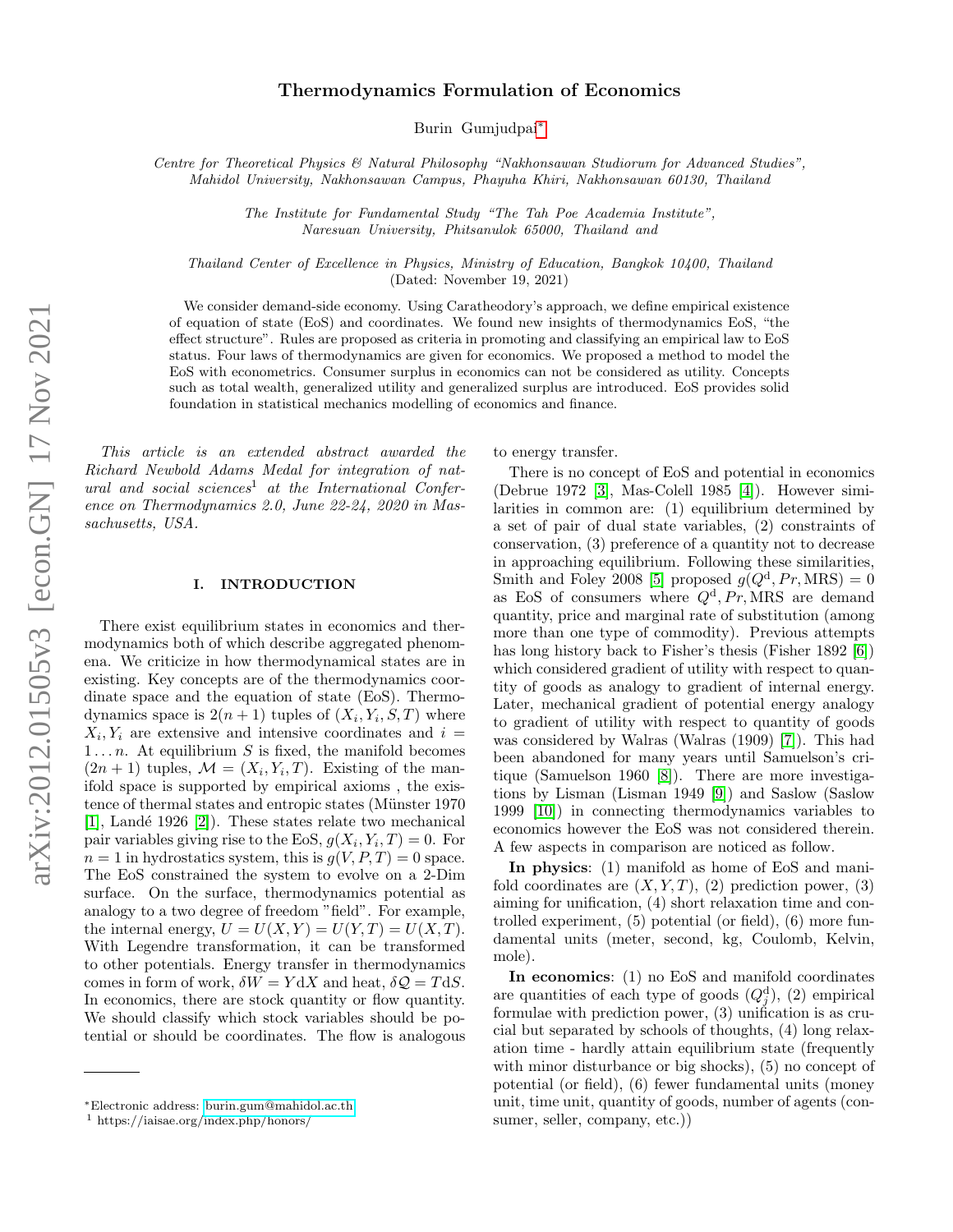Systems or agents of both subjects have (1) name, (2) properties (elasticity), (3) duty according to its properties (governed by laws), (4) systematic uncertainty (systematic risk). However only in social system or agents that possess ability to make choice or option which is based on many factors such as memory, preference etc.

Here we propose new idea to thermodynamics, the effect structure of an EoS and apply this to economics, such that econometric modeling is to be guided by EoS effect structure idea. We hope to propose a concise and more complete picture of "thermodynamical paradigm" of economics (see also Gumjudpai 2018 [\[11\]](#page-4-10), Gumjudpai and Sethapramote 2019 [\[12\]](#page-4-11) and Gumjudpai and Sethapramote 2019 [\[13\]](#page-4-12)).

# II. TRULY ENDOGENOUS FUNCTION AND EFFECT STRUCTURE DIAGRAM

In this section, we develop concept of the truly endogenous function and effect structure diagram as machinery tools for inductive reasoning toward generalized rules or statement for an empirical equation to attain a status of EoS. This can be done by noticing common nature of relevant laws and theories. In simple EoS such as ideal gas law, there are directions of effect as concluded. (a) firstly, pressure  $P$  can affect temperature  $T$  or volume  $V$  directly whereas initial change in  $P$  comes from externality. (b) secondly,  $T$  can affect  $P$  directly whereas initial change in  ${\cal T}$  is from externality. More considerations are that  ${\cal T}$ can not affect  $V$  directly, but only via  $P$  and that  $V$  can affect neither  $T$  nor  $P$  at all. Change in  $V$  can not be done by other external variables but can only be done by  $P$ , hence  $V$  is always passive. Effects from externality is dubbed exogenous. Only  $T$  and  $P$  can take the exogenous effect. Functions related internal EoS variables  $(P, V, T)$ is endogenous functions. Only the functions represent the effects in (a) and (b) are truly endogenous functions. When writing  $V = V(P,T)$ , it looks fine. However in this consideration, it is in fact  $V = V \circ P(T) = V(P(T)).$ Hence  $T$  is exogenous for  $V$ . Therefore, for a hydrostatics system, the truly endogenous functions (denoted with tilde sign) are:

$$
V = \tilde{V}(P), \qquad P = \tilde{P}(T), \qquad T = \tilde{T}(P). \tag{1}
$$

Arguments of functions are the causes and the values of function are the effects.

#### A. Class I and Class II Diagrams

These truly endogenous functions can be represented as directed graphs in Fig. [1.](#page-1-0) Arrows represent truly endogenous function as they represent direction of cause and effect. Initial changes in  $T$  or in  $Y$  are from exogenous effects, i.e. not from the variables within the diagram. We shall call the diagram with two opposite arrows

FIG. 1: EFFECT STRUCTURE DIAGRAM OF A CLASS I EOS: EXAMPLE IS  $(V, P, T)$  SYSTEM

<span id="page-1-0"></span>

<span id="page-1-1"></span>FIG. 2: EFFECT STRUCTURE DIAGRAM OF A CLASS II EOS: EXAMPLE IS  $(M, B, T)$  SYSTEM

linking  $T$  and  $Y$ , the Class I diagram of EoS. Considering a paramagnetic substance<sup>2</sup>, the EoS is  $M = CB_0/T$ where  $M, C, B_0$  are magnetization (extensive), Curie constant and external magnetic field intensity (intensive). T and M can affect each others however  $B_0$  can not be affected by neither  $M$  nor  $T$  as shown in Fig. [2.](#page-1-1) The diagram is with two opposite arrows linking  $T$  and  $X$ hence it shall be realized as Class II diagram of EoS.

# B. A Proposal of Effect Structure Diagram Rules for the EoS Status

After observation of many EoS in physical nature, we inductively form a set of rules as criteria for judging status of an EoS,  $g(X, Y, T) = 0$ . These are

- 1. Number of the arrows is three.
- 2. There is at least one arrow pointing  $Y \to X$ .
- 3. Only  $T$  and (or)  $Y$  (apart from causing truly endogenous effects) can also taken exogenous influence or a shock. X can not take exogenous effect unless via  $Y$  or  $T$  only<sup>3</sup>.

 $^{\rm 2}$  The case of paraelectric material is similar. Intensive quantity is electric field intensity and expensive quantity is electrical polarization.

 $3 X$  (e.g. volume) can be independent variable in the equation that related Y and T, i.e.  $Y = Y(T(X)) = Y \circ T(X)$  or  $T = T(Y(X)) = T \circ Y(X)$  so that changing X might look like exogenous effect. However for a system in reality, given a value of  $X$  at beginning, one can not change value of  $X$  unless with truly endogenous effect from Y and T.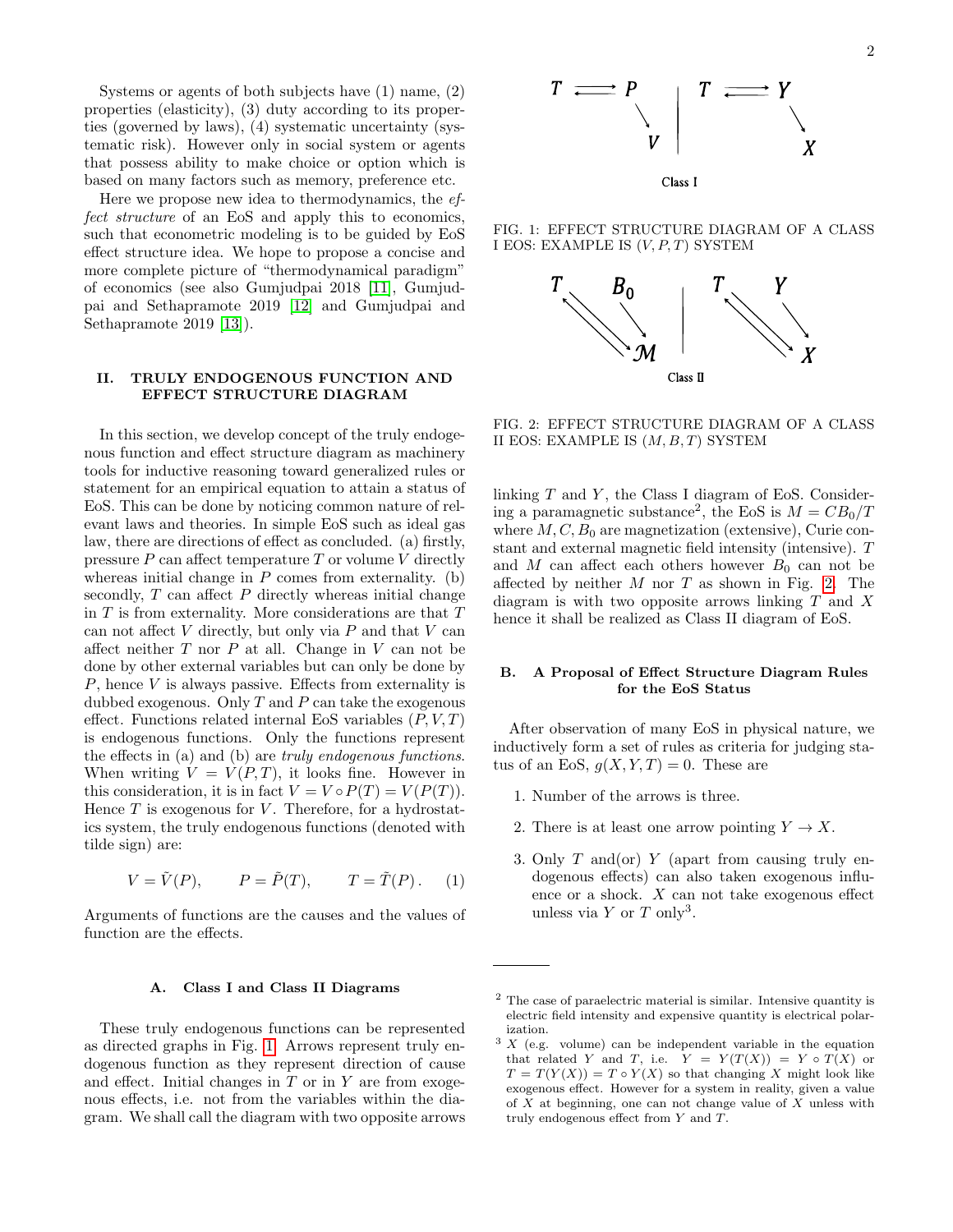

<span id="page-2-0"></span>FIG. 3: EFFECT STRUCTURE DIAGRAM OF A CLASS III.1: DEMAND-SIDE ECONOMY  $(Q<sup>d</sup>, Pr, \varphi)$ 

# III. DEMAND-SIDE ECONOMY

Assuming a one commodity market in perfect competitive condition with information symmetric and market clearance at equilibrium, we propose demand quantity  $Q^d$  as X coordinate, price Pr as Y coordinate and average personal wealth  $\varphi$  as T. In reality,  $Q^d$  takes passive role and is extensive with unit of number (amount) of goods. Typically, intensive coordinate Y has a nature of force or influence per unit area or unit entity such as unit of charge. Here  $Pr$  is the cost of good per unit good, hence has money unit per unit of good. For ideal system, T is in fact proportional to internal energy per mole or per particle, e.g.  $T = 2U/(3Nk_B)$  in monatomic ideal gas. Hence  $T$  is related to the variable defined by the first law, that is the internal energy, U. The unit of energy is analogous to unit of money in economics. Therefore total wealth function  $W$  (in money unit) should play a role as U. As a consequence, average personal wealth  $\varphi$ which plays a role of temperature should be defined as

$$
\varphi = \frac{\mathcal{W}}{N} \tag{2}
$$

where  $N$  is number of consumers in the system. The total wealth function  $W$  comes in two parts. It is a combination,

$$
W =
$$
 wealth in happens + wealth in asset. (3)

As this setting,  $W$  is a field potential,

$$
W = W(Q^d, Pr, \varphi)
$$
 (4)

. To strictly define space  $(Q^d, Pr, \varphi)$ , one needs to consider Carathéodory's axioms which consider empirical existence of a set of infinite "thermal" states,

$$
f(Pr_1, Q_1^d) = \varphi_1 \quad \text{and} \quad f(Pr_2, Q_2^d) = \varphi_2 \quad \text{and so forth}.
$$
\n(5)

and existence of a set of infinite "entropic" states,

$$
s(Pr_1, Q_1^d) = S_1^d
$$
 and  $s(Pr_2, Q_2^d) = S_2^d$  and so forth. (6)

This allows EoS  $g(Q^d, Pr, \varphi) = 0$  to exist. The EoS reduces one degree of freedom of  $W$ . Hence total wealth function is defined only on the EoS 2-Dim. surface.

Mechanical changes in total wealth of consumers is defined by work term (demand-side) of mechanical pair"  $(-Pr, Q^d)$ . The work term

$$
\delta W^{\rm d} = -Pr \, \mathrm{d}Q^{\rm d} \tag{7}
$$

is the expenditure for the generalized utility  $\delta \mathcal{Q}^{\rm{d}}_{\rm{util}}$  which is a heat term,

$$
\delta \mathcal{Q}_{\text{util}}^{\text{d}} = \varphi \, \text{d}S^{\text{d}} \tag{8}
$$

for reversible processes.

Here, unlike microeconomics, maximizing of generalized utility  $\delta \mathcal{Q}_{\text{util}}^{\text{d}}$  is not derived by optimizing with respect to quantity of different types of goods,  $Q_j^d$  (economics space coordinates) under a budget constraint. Instead generalized utility can be maximized with the second law to be stated later. This is achieved even for one commodity consumption from expenditure or it can be achieved even without expenditure  $\delta W^{\rm d}$ , but only with  $dS^d \geq 0$ . Concept of generalized utility (heat term) is the combination,

$$
\delta \mathcal{Q}_{util}^d = \delta(\text{pleaseure or opportunity of ownership in assets})
$$
  
+ $\delta(\text{happings of utilizing commodity})$  (9)

and the change in  $S<sup>d</sup>$  is hence

$$
\Delta S^{\rm d} \ge \int \frac{\delta \mathcal{Q}_{\rm util}^{\rm d}}{\varphi},\tag{10}
$$

i.e. change in generalized utility per unit of average personal wealth.

#### A. Class III Diagram

Following effect structure diagram rules, and with observations of fact in economy, the effect structure diagram (Fig. [3\)](#page-2-0) for demand-side economy is of a new class with two opposite-direction arrows linking  $Y$  and  $X$ , the Class III.1. The rules also allow Class III.2-4 of which their effect are as follow:  $(X \to T)$ ,  $(T \to Y)$  and  $(Y \to T)$ .

# B. The Zeroth Law

The zeroth law gives the existence of average personal wealth  $\varphi$ . Although hard to measure in society, however it helps defining personal wealth equilibrium when there is thermal (wealth) contact. Two consumers with different personal wealth can share via marriage, partnership, adoption, becoming family or as one household. Equal personal wealth should be approach but very slowly. Generalised utility is transferred in the contact (all in money unit). Assets ownership (a sector of generalized utility) can be transferred with or without expenditure, i.e. no work term.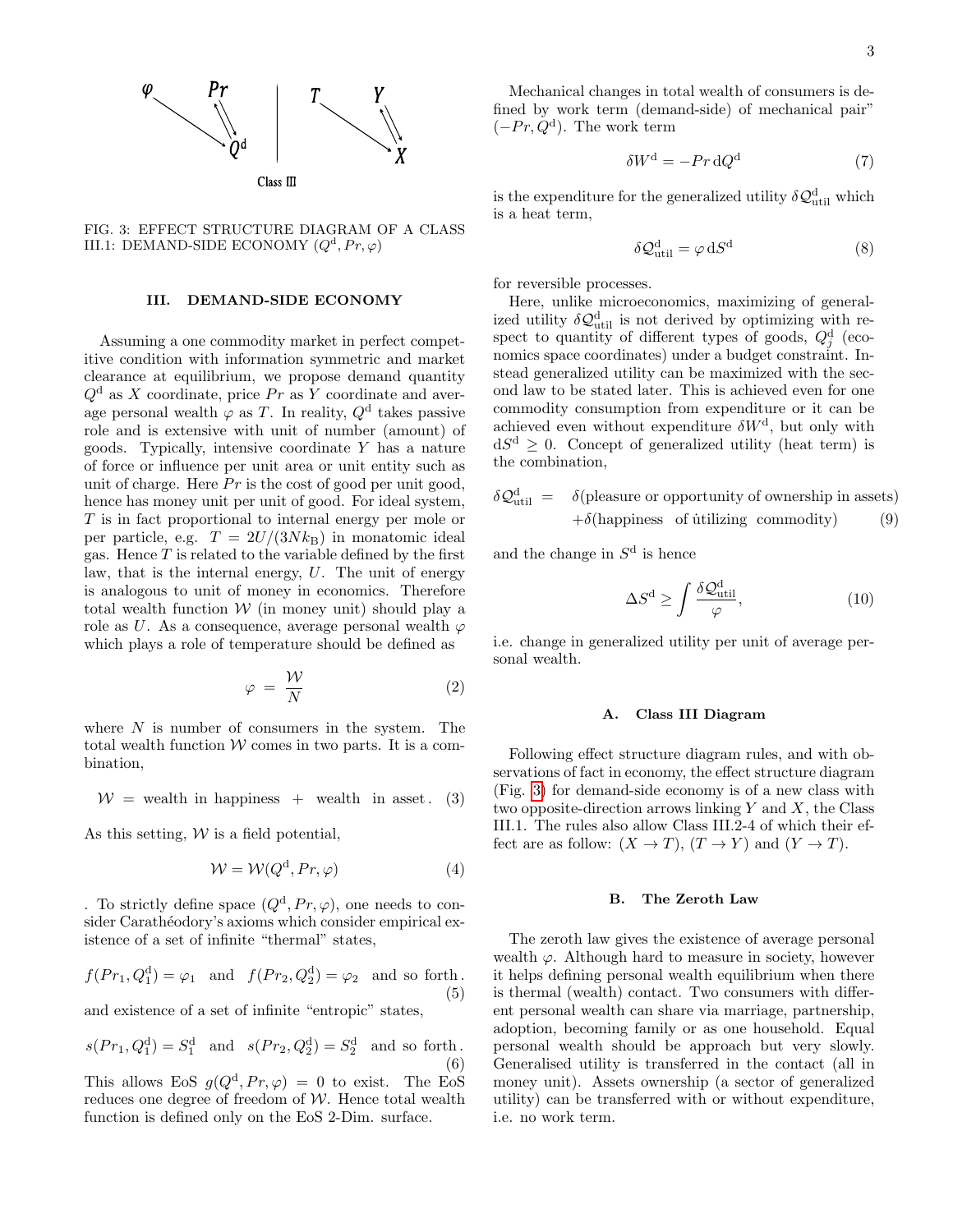### C. The First Law

The first law gives existence of total wealth function  $W = W(Q^d, Pr, \varphi)$  with conservation,

$$
d\mathcal{W} = \delta \mathcal{Q}_{\text{util}}^{\text{d}} + \delta W^{\text{d}} \tag{11}
$$

## D. The Second Law

The second law provide existence of entropic function  $S<sup>d</sup>$  interpreted as generalized utility per unit of personal wealth with,

$$
\Delta S^{\rm d} \ge \int \left( \delta \mathcal{Q}_{\rm util}^{\rm d} / \varphi \right) \,. \tag{12}
$$

In any processes of demand side, utility/(unit of personal wealth) does not decrease. Meaning of  $S<sup>d</sup>$  as utility/(unit of personal wealth) can be understood from the example. Rich people (high personal wealth) have less happiness in using a product. It is cheap for them to buy the product.

### E. The Third Law

At zero personal wealth, utility per unit of personal wealth is zero. It takes infinite steps to reach zero personal wealth. Wealth includes happiness, there is no way to take it away completely. If zero personal wealth exists, i.e. no happiness in any form, there is zero utility for the consumer.

#### F. Processes in Demand-Side Economy

Adiabatic process (zero heat ),

$$
dW = \delta W^d = -Pr dQ^d \tag{13}
$$

means that there is a spending without gaining any utility. For an economics version of isovolumic process (zero work),

$$
d\mathcal{W} = \delta \mathcal{Q}_{\text{util}}^{\text{d}} = \varphi \, dS^{\text{d}} \,. \tag{14}
$$

Idealistically this is a gaining of utility without spending. Considering isothermal process, there is group of consumers with constant average personal wealth. Processes are governed by Smith's price mechanism, i.e. law of demand. Hence microeconomics is a specific case of our theory. For the last case of isobaric process, i.e. constant price, demand quantity depends on only average personal wealth. If averagely consumers are richer from exogenous effect, demand should increase.



<span id="page-3-0"></span>FIG. 4: CONSUMER SURPLUS IN ECONOMICS DE-MAND CURVE



<span id="page-3-1"></span>FIG. 5: THERMODYNAMICS-SUGGESTING SPACE FOR DEMAND-SIDE ECONOMY

# G. Generalized Consumer Surplus, Total Generalized Utility and Total Expenditure

Consumer surplus in economics does not fit in our finding (see Fig. [4\)](#page-3-0). The surplus should not be interpreted as utility and it should be picturized beyond 2-Dim  $(Pr, Q<sup>d</sup>)$ plane into the  $\varphi$  axis (see Fig. [5\)](#page-3-1). Utility (heat) is not the size of area under curve in the mechanical pair plane, instead utility should be the product of  $\varphi$  and  $S^d$ . At equilibrium (denoted with ∗), the total generalized utility is  $\varphi^* S^{d*}$ . We suggest that the generalized consumer surplus should be defined as

$$
\Psi \equiv \varphi^* S^{d*} - Pr^* Q^{d*}, \qquad (15)
$$

which is the difference between total generalized utility and total expenditure at equilibrium.